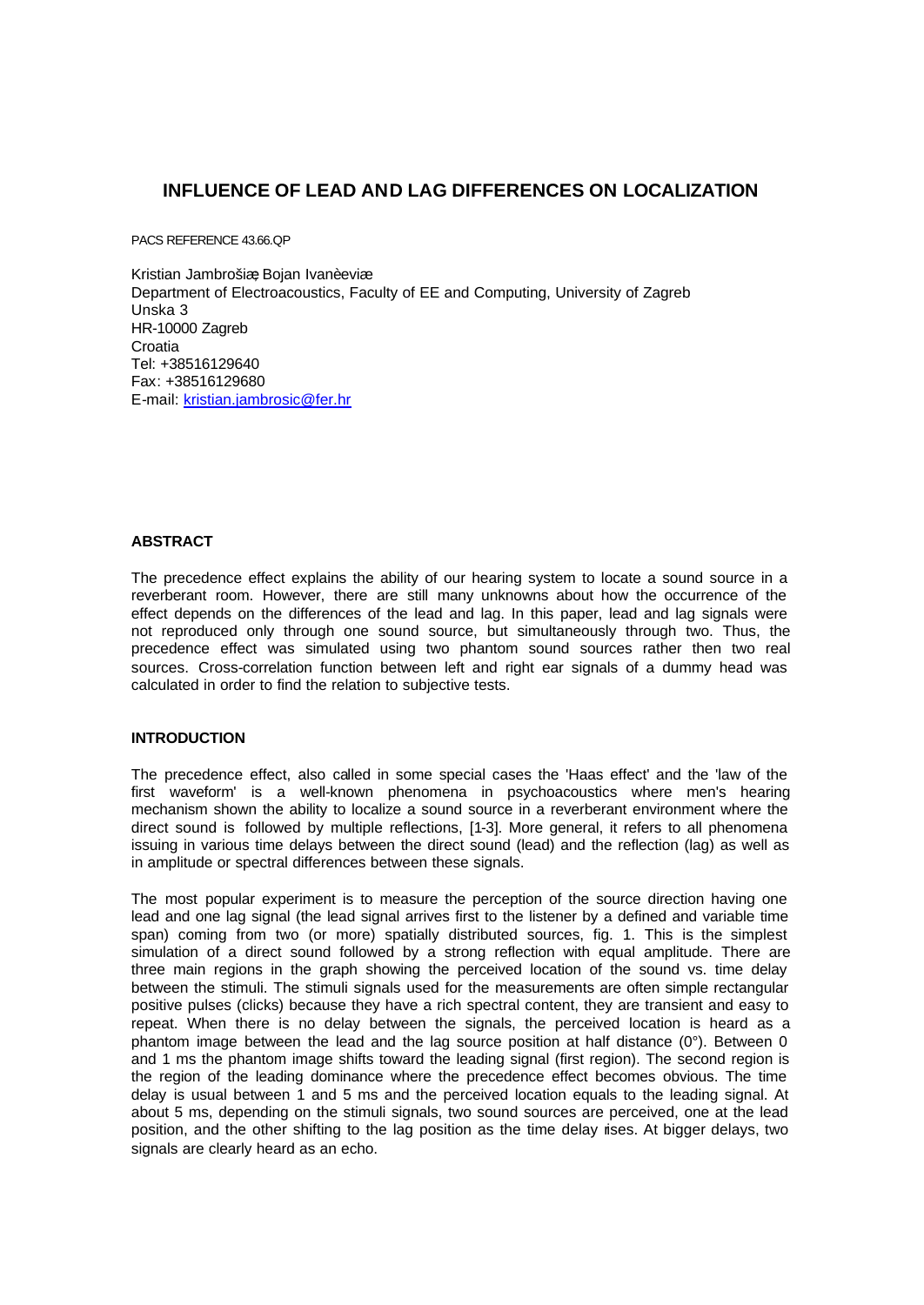

**Fig. 1.** Left – stimulus configuration, Right – perceived location with three characteristic regions.

The best place to make the measurement is an anechoic room to avoid possible unwanted reflections that could alter the controlled experimental environment.

### **MEASUREMENTS**

### Scope of the measurement

This paper deals with subjective and objective measurements of sound source fusion (summing localization) and dominance of the leading signal. The classic experiment uses one lead and one lag source which are spatial staggered (typical +45° and –45° from the zero azimuth line in the horizontal plane, fig.1). The fused image perceived by the listener can be considered as the phantom image.

Our experiment did not include real, but phantom lead and lag signal sources. Each phantom source was created from a pair of real sources (speakers) reproducing the signals at the same time and at equal distance from the listener. The leading speakers were positioned at  $-45^{\circ}$  and –90° and the lagging speakers at 45° and 90°, fig. 2.

The intention was to create a hyper virtual (phantom) image that would behave in the same manner as when created by two real sound sources. In other words, the precedence effect was simulated using phantom sources rather then real one. 7 subjects participated in the subjective tests. Afterwards, a dummy head was used to measure cross-correlation the same listening place.

#### Measurement setup

The measurements were made in a room with dimensions 10.20 m  $\times$  7.05 m  $\times$  3.20 m. It was acoustically designed as a music listening room, for subjective test of loudspeakers, psychoacoustic research and for smaller recordings, ig. 2. There are absorption materials on the walls and floor in order to reduce the reverberation time to approximately 0.5 s at medium frequencies.

For the measurements of precedence effect, an anechoic room is the best choice as the reflections from the surrounding walls, floor and ceiling could influence the measurement results. In our case, the time span of the measurement (5 ms) was shorter then the time at which the first reflections after the direct sound would arrive to the listening spot. The loudspeakers were also shielded with acoustic absorptive material to reduce the sound energy to spread toward the walls.

The loudspeakers were near-field active monitors of same characteristics. They were driven using a multichannel PC sound system that had zero latency between the four measuring channels. The stimuli signals used in the measurement were positive rectangular pulses digitally generated. Three pulse duration were used: 50 μs, 100 μs and 200 μs. Using these pulse width, difference in spectral content and transmitted sound energy was achieved. Time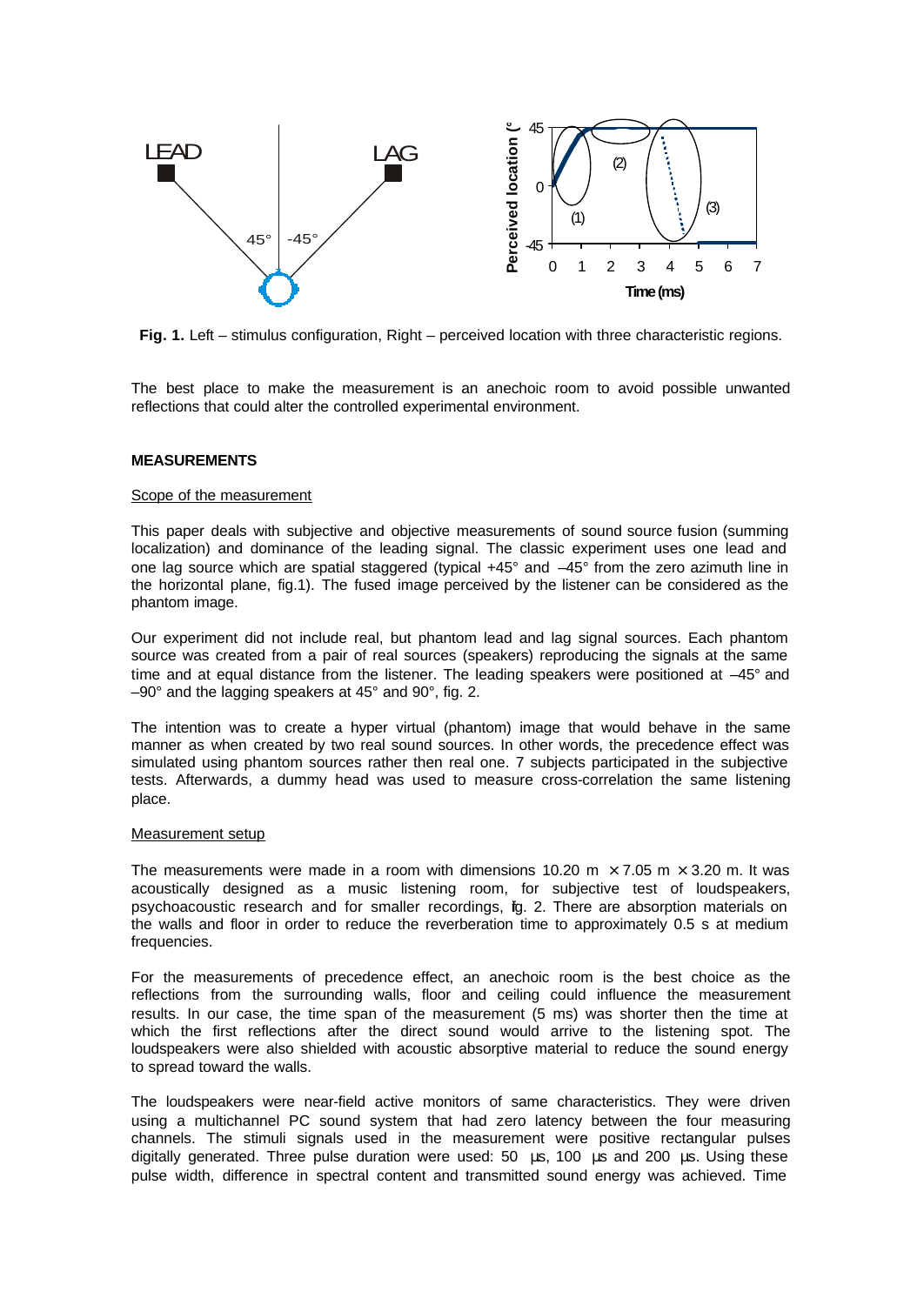difference of the lead and lag signal was set to following: 0 μs, 100 μs, 200 μs, 300 μs, 400 μs, 500 μs, 600 μs, 700 μs, 800 μs, 900 μs, 1 ms, 2 ms, 3 ms, 4 ms, 5 ms respectively, all together 15 signals in three measurement series.



**Fig. 2.** Plan view of the listening room with loudspeaker arrangement and listening spot.

## Localization measurements

Localization of the virtual image was determined using 7 subjects with normal hearing, all skilled listeners from 25 to 55 years. They were sitting in the central listening spot (fig. 2) and were told not to move their head during the experiment. There was a mechanical pointing device in front of them, which was used to point and note the perceived direction. The results of the experiment are shown in fig 3. (50μs pulse width), fig 4. (100μs pulse width), fig. 5 (200μs pulse width) and fig. 6 (average results for all subjects).

The results show a very good agreement with the data found in literature for real lead and lag source measurements. However, it is interesting to examine the average slope of the measured results – as the width of the stimuli pulses becomes smaller, the perceived direction of the sound moves toward the leading source slightly quicker.



**Fig. 3.** Perceived location of the sound stimuli for 50 μs lead and lag signals.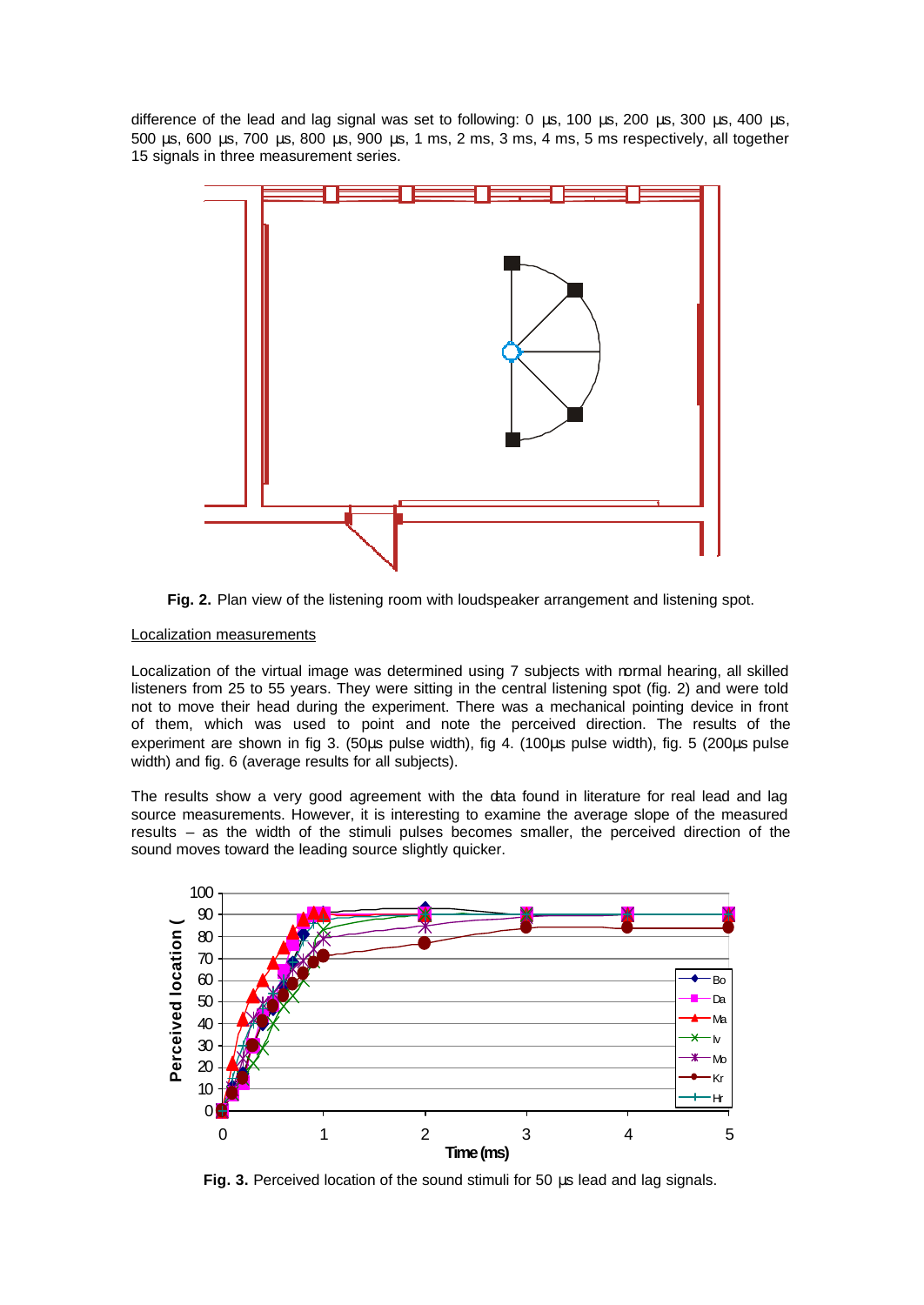

 **Fig. 4.** Perceived location of the sound stimuli for 100 μs lead and lag signals.



**Fig. 5.** Perceived location of the sound stimuli for 200 μs lead and lag signals.



**Fig. 6.** Average perceived location for all subjects.